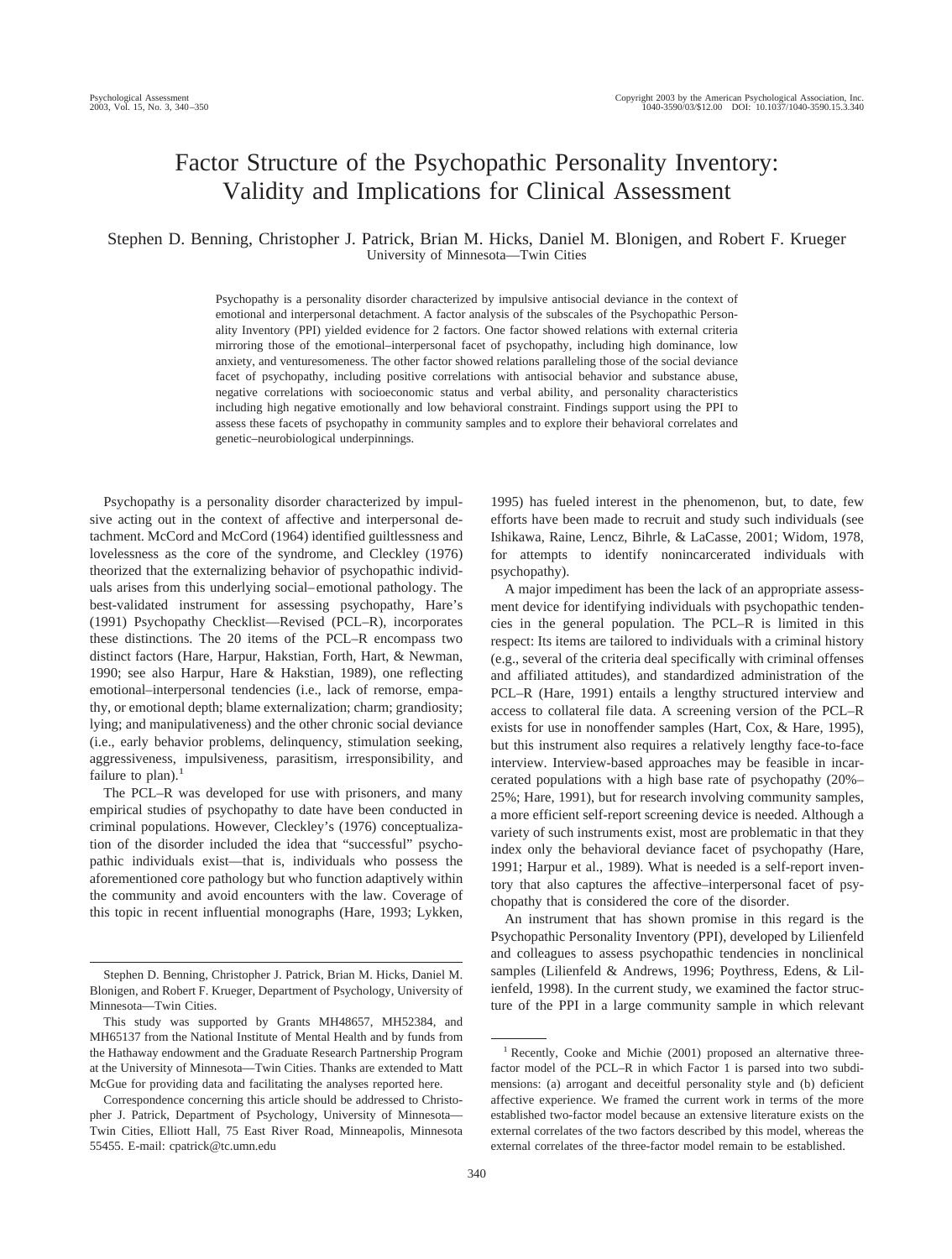criterion variables—including child and adult antisocial behaviors, alcohol and drug use, verbal intelligence, socioeconomic status (SES), and personality trait measures—were available for purposes of construct validation. We hypothesized that two dominant factors would emerge from the subscales of the PPI that would parallel the two facets of psychopathy embodied in the PCL–R (Factor  $1 =$ affective–interpersonal detachment, Factor  $2 =$  antisocial behavior) in terms of their diagnostic, demographic, and personality correlates.

#### Facets of Psychopathy: Description and Correlates

Cleckley's (1976) seminal monograph, *The Mask of Sanity*, listed 16 diagnostic criteria for psychopathy. A particular emphasis was on deficient emotional reactivity (i.e., absence of nervousness, lack of remorse or shame, egocentricity and inability to love, poverty of affect) and superficial, manipulative relationships with others (i.e., superficial charm, untruthfulness, unresponsiveness in interpersonal relations, impersonal sexuality). Cleckley's criteria also included evidence of acting-out tendencies, including poorly motivated antisocial behavior, unreliability (irresponsibility), failure to learn from experience (weak impulse control), absence of planning, and wildness when intoxicated, but Cleckley explicitly distinguished between psychopathy and common criminality. In Cleckley's view, criminals with psychopathy were a distinct breed of antisocial individual, characterized by "relatively weak emotion[s] breaking through even weaker restraints" (p. 263). Moreover, his case histories featured examples of successful noncriminal psychopathic individuals, including respected professionals such as doctors and research scientists.

Hare's (1991) PCL–R was developed to identify individuals meeting Cleckley's (1976) description within incarcerated offender populations. The PCL–R is an interview-based diagnostic checklist that consists of 20 items scored on the basis of interview information and collateral data from prison files. Factor analytic research (Hare et al., 1990; Harpur et al., 1989) has established that the PCL–R captures the two distinct aspects of psychopathy embodied in Cleckley's clinical criteria: PCL–R Factor 1 consists of items reflecting the core affective–interpersonal features of psychopathy, and PCL–R Factor 2 is marked by items reflecting impulsive antisocial deviance. Scores on the two PCL–R factors are typically correlated around .5 in male criminal offender samples (Hare, 1991).

Although scores on PCL–R Factors 1 and 2 tend to be moderately correlated, the two factors show distinct behavioral, demographic, and personality correlates. As expected from its behavioral deviance content, Factor 2 is selectively associated with child and adult symptoms of antisocial personality disorder (Hare, 1991; Patrick, Zempolich, & Levenston, 1997) and also with alcohol and drug abuse problems (Reardon, Lang, & Patrick, 2002; Smith & Newman, 1990). Recent structural modeling work (Patrick, Hicks, Krueger, & Lang, 2003) has shown that PCL–R Factor 2, but not Factor 1, is closely related  $(r = .97)$  to the latent externalizing factor of adult psychopathology, defined as the covariance among child and adult antisocial behavior symptoms, alcohol and drug dependence, and disinhibitory personality traits (Krueger et al., 2002). The implication is that Factor 2 of the PCL–R reflects a broad vulnerability dimension, predominantly genetic in nature (Krueger et al., 2002), that is associated with various acting-out behaviors.

In line with this conceptualization, PCL–R Factor 2 also shows selective relations with indices of impulsive aggression (e.g., fights, assaults, domestic abuse; Patrick et al., 1997) and suicidal behavior (Verona, Patrick, & Joiner, 2001), whereas PCL–R Factor 1 shows selective relations with diagnostic ratings of narcissistic personality disorder (Harpur et al., 1989; Hart & Hare, 1989) and with strategic, instrumental aggression (Patrick et al., 1997; Woodworth & Porter, 2002).

The two factors of the PCL–R also show divergent relations with demographic and ability variables and personality trait measures. High scores on Factor 2 are associated with lower SES prior to incarceration, lower educational attainment, and lower verbal intelligence, with *rs* ranging from  $-.15$  to  $-.50$  (Harpur et al., 1989; Patrick et al., 1997). PCL–R Factor 1 shows opposing relations with these same variables, although the effects for this factor tend to be weaker and less reliable, with *r*s ranging from .04 to .37 (Harpur et al., 1989; Patrick et al., 1997). The same divergent pattern of correlations is evident for measures of impulsivity (Patrick, 1994) and sensation seeking (Zuckerman, 1979)—in particular, its disinhibition and boredom susceptibility facets (Harpur et al., 1989): Factor 2 is substantially correlated with these variables, whereas Factor 1 is relatively uncorrelated.

Clearly opposing relations have been found between the two PCL–R factors and scores on self-report anxiety inventories. Trait anxiety scores correlate negatively with Factor 1 and positively with Factor 2, yielding an overall null relationship with PCL–R total scores (Frick, Lilienfeld, Ellis, Loney, & Silverthorn, 1999; Harpur et al., 1989; Patrick, 1994, 1995). For example, Factor 1 is inversely correlated with the distress and fear components of emotionality (*r*s  $-0.31$  and  $-0.22$ , respectively), as indexed by the Emotionality-Activity–Sociability Temperament Inventory (Buss & Plomin, 1984), after controlling for its relation with Factor 2, whereas the unique variance in Factor 2 is correlated positively with all facets of emotionality ( $r = .48$  with distress,  $r = .24$  with fear, and  $r = .40$  with anger; Patrick, 1994). In addition, on the trait version of the Positive and Negative Affect Schedule (Watson, Clark, & Tellegen, 1988), high scores on Factor 1 are associated with low negative affectivity and high positive affectivity, whereas high scores on Factor 2 are associated with high negative affectivity (Patrick, 1994).

An omnibus inventory that has been used to investigate the personality correlates of the two PCL–R factors is the Multidimensional Personality Questionnaire (MPQ; Tellegen, in press). The MPQ comprises 11 primary trait scales that tap three independent higher order dimensions of personality: Positive Emotionality (PEM), Negative Emotionality (NEM), and behavioral Constraint (CON). The higher order PEM factor can be parsed into two subdimensions, reflecting achievement of well-being either through social dominance and achievement (agentic PEM) or through affiliation with others (communal PEM). The unique variance in PCL–R Factor 1 is correlated positively with Social Potency and Achievement aspects of agentic PEM  $(rs = .30$  and .23, respectively) and negatively with the Stress Reaction facet of NEM ( $r = -.24$ ; Patrick, 1995; Verona et al., 2001). In contrast, the unique variance in Factor 2 is correlated negatively with Well-Being and Achievement in the domain of PEM  $(rs = -.19)$ and  $-.28$ , respectively), positively with all facets of NEM ( $r = .33$ ) with Stress Reaction,  $r = .21$  with Alienation, and  $r = .37$  with Aggression), and negatively with scores on the CON superfactor  $(r = -.26)$ , in particular its control (planfulness) facet  $(r = -.29)$ ; Patrick, 1995; Verona et al., 2001). Consistent with these results,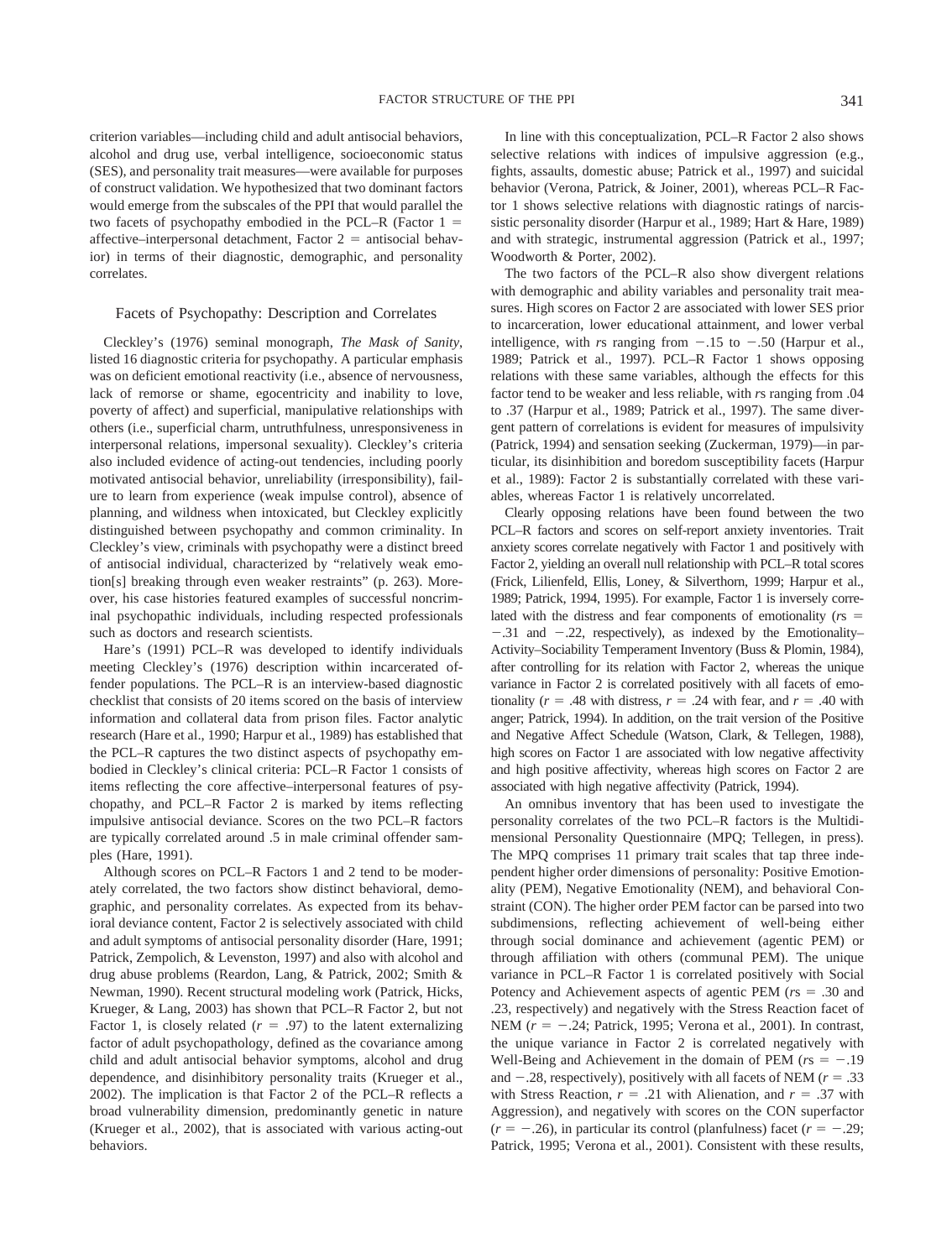a recent study using model-based cluster analysis to identify subtypes of PCL–R-defined psychopathic individuals on the basis of MPQ trait scores yielded two clusters with profiles resembling the aforementioned patterns of relations for the two PCL–R factors. One subtype was characterized by high agentic PEM (i.e., high Social Potency and Achievement) and low overall NEM (in particular, low Stress Reaction), whereas the other was characterized by low CON, high overall NEM, and low communal PEM.

An alternative structural model of personality that has been used to examine the trait correlates of psychopathy is the five-factor model (FFM; Costa & McCrae, 1989). Within this framework, Factor 1 of the PCL–R is associated with low Agreeableness (high Antagonism), low Neuroticism, and high assertiveness within the factor of Extraversion, whereas PCL–R Factor 2 is associated with low Conscientiousness and low Agreeableness (Widiger & Lynam, 1998; Miller, Lynam, Widiger, & Leukefeld, 2001). Research examining relations between the FFM and MPQ trait dimensions (e.g., Church, 1994) has revealed the following: FFM Agreeableness is associated most strongly with Aggression and Alienation facets of MPQ NEM, FFM Neuroticism shows its strongest relation with the stress reaction facet of NEM, and FFM Conscientiousness is most associated with the Control facet of CON and the achievement facet of PEM. These data indicate that the personality correlates of the factors of psychopathy are largely congruent between the MPQ and FFM models (Church, 1994).

In summary, a large body of research evidence indicates that the two facets of psychopathy embodied in Cleckley's (1976) criteria, and indexed by the PCL–R, exhibit distinct behavioral and psychometric correlates. However, the PCL–R was designed for use with prisoners and all of the above-mentioned research on individuals with psychopathy has been conducted with criminal offender samples. Limitations of the PCL–R in terms of its item content and administration time call for an alternative self-report inventory to address questions regarding the expression and correlates of psychopathy in the general population.

However, the most widely used self-report measures of psychopathy—including the Socialization (So) scale of the California Psychological Inventory (CPI; Gough, 1957), the Psychopathic Deviate (*Pd*) scale of the Minnesota Multiphasic Personality Inventory (MMPI; Hathaway & McKinley, 1942), and Eysenck's (1990) Psychoticism scale—show selective relations with Factor 2 of the PCL–R, with absolute *r*s ranging from .01 to .11 with Factor 1 and from .22 to .44 with Factor 2 (Hare, 1991; Harpur et al., 1989). A newer inventory, Levenson, Kiehl, and Fitzpatrick's (1995) Self-Report Psychopathy Scale, includes two separate subscales, but each shows relations primarily with indices of delinquency, substance abuse, and other forms of acting out (Lynam, Whiteside, & Jones, 1999). In summary, most existing questionnaire inventories preferentially assess the antisocial behavior component of psychopathy without tapping the affective–interpersonal facet (Hare, 1991; Harpur et al., 1989). What is needed is an inventory that indexes both in a valid and efficient way.

#### Assessment of Psychopathy in Nonprisoners: The PPI

The PPI was developed using a personality-oriented approach that focused on capturing the internal states and personality traits considered central to psychopathy (Lilienfeld & Andrews, 1996). This contrasts with the empirical, criterion-oriented approach used to develop the So and MMPI-Pd scales. The item content of the PPI was based on a comprehensive review of the psychopathy literature that searched for all relevant constructs associated with psychopathy. The PPI was developed to assess the construct of psychopathy in a broad manner, and initial validation studies suggested that it includes items reflecting both facets of psychopathy contained in the PCL–R (Lilienfeld & Andrews, 1996).

Total scores on the PPI correlate positively with global ratings of psychopathy made using Cleckley's (1976) criteria and negatively with the Fears and Social Discomfort content subscales of the Minnesota Multiphasic Personality Inventory—2 (MMPI–2; Butcher, Dahlstrom, Graham, Tellegen, & Kaemmer, 1989) and with physical and social fearfulness as assessed by Lykken's (1957) Activity Preference Questionnaire (Lilienfeld & Andrews, 1996). This pattern of relations implies that the PPI indexes the low anxiety and fearlessness that have been considered hallmarks of psychopathy (Cleckley, 1976; Lykken, 1995) and that have been linked to scores on Factor 1 of the PCL–R (Patrick, 1994). At the same time, PPI total scores also correlate positively with MMPI–2 *Pd* and negatively with CPI So scale scores, positively with indices of antisocial behavior assessed via interview and self-report, and positively with measures of alcohol and drug abuse–dependence (Lilienfeld & Andrews, 1996). This suggests that the PPI also assesses externalizing tendencies encompassed by Factor 2 of the PCL–R.

Poythress et al. (1998) directly assessed relations between overall PPI scores and scores on the PCL–R and its factors in a sample of 50 youthful male prisoners. Total scores on the PPI correlated substantially and significantly with both Factor 1 and Factor 2 of the PCL–R  $(rs = .54$  and .40, respectively). Although small sample size was a limitation in this study, the results are nevertheless consistent with the possibility that the PPI indexes both components of psychopathy embodied within the PCL–R.

#### The Current Study

Existing data support the validity of the PPI as an index of psychopathy in community and incarcerated samples. What is needed is empirical confirmation of the possibility that the PPI captures the two distinct facets of psychopathy that have dominated PCL–R-based research and that are implicit in Cleckley's (1976) conceptualization. To this end, the current study examined the factor structure of the PPI within a community sample and investigated the behavioral and personality correlates of the extracted factors. Available criterion variables included child and adult antisocial behavior, alcohol and drug use, verbal intelligence, SES, and personality trait measures (i.e., the So, Responsibility [Re], and Communality [Cm] scales from the CPI and the 198-item version of the MPQ). We hypothesized that two dominant factors would emerge from the PPI and that these factors would exhibit distinct diagnostic, demographic, and personality correlates paralleling those found for the two factors of the PCL–R.

#### Method

# *Participants*

Participants were 353 individual male twins from the Minnesota Twin Registry (MTR), a birth-record based registry of community twins born between the years of 1961 and 1964 within the state of Minnesota. Ascertainment procedures for the MTR have been described previously (Lykken, Bouchard, McGue, & Tellegen, 1990). MTR sample participants were recruited by an initial mailing of a welcome letter explaining the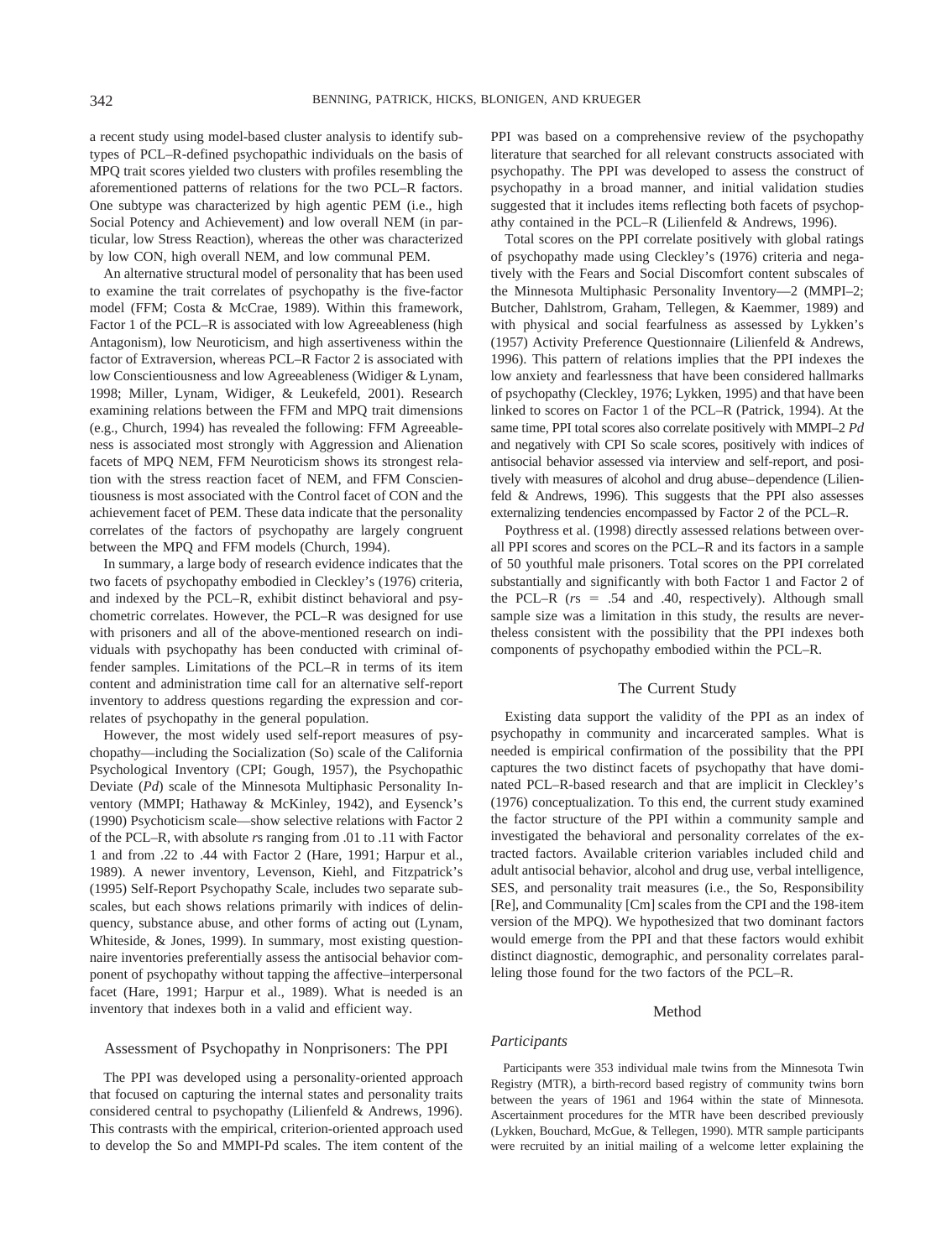Registry and inviting participation. Also included in the mailing was a biographical questionnaire (BQ; Lykken et al., 1990) covering demographics, health history, and marital status and an omnibus personality inventory described earlier, the MPQ (Tellegen, in press).

Individuals returning the BQ and MPQ were subsequently mailed a packet of self-report questionnaires and were invited to participate in a 2-hr structured telephone interview assessing child and adult antisocial behaviors, substance use history, and SES. For purposes of a subsequent study that examined the heritability of psychopathy (see Blonigen, Carlson, Krueger, & Patrick, 2003), a subset of the overall MTR twin sample was sent the PPI in a separate mailing that took place 4–6 years after they had completed the BQ and the MPQ. Of those who were contacted and received the PPI  $(N = 540)$ , 353 agreed to participate by returning it, yielding a response rate of 65.4%. Comparison of MPQ scores, income levels, and ages of responders and nonresponders from this sample confirmed that responders were representative of the larger target sample (for further details, see Blonigen et al., 2003). Our overall sample comprised 81 singletons, 89 monozygotic twin pairs, and 47 dizygotic twin pairs.

#### *Measures*

*PPI.* The PPI (Lilienfeld & Andrews, 1996) contains 187 questions developed using an exploratory approach to test construction. Items are answered using a 4-point Likert scale  $(1 = false, 2 = mostly false, 3 =$ *mostly true*, and  $4 = true$ ). The inventory yields a total score, interpretable as a global index of psychopathy, as well as scores on eight subscales reflecting specific constituent traits, as described in Table 1. Prior research (Lilienfeld & Andrews, 1996) has demonstrated high internal consistency (alpha) coefficients for the PPI as a whole (.89–.93) and its subscales (.70–.91), as well as high test–retest reliability: Over a mean retest interval of 26 days, reliability was .95 for PPI total scores, with subscale reliabilities ranging from .82 to .94. Blonigen et al. (2003) reported comparably high internal consistency within the current sample: Coefficient alpha for PPI total scores was .89, and coefficients for PPI subscales ranged from .75 to .89.

*Externalizing behaviors.* Adult and childhood antisocial behaviors were assessed via structured telephone interviews. Items in the interview were distilled from the *Diagnostic and Statistical Manual of Mental Disorders* (4th ed.; *DSM-IV*; American Psychiatric Association, 1994) criteria for adult antisocial behavior and conduct disorder. Antisocial behavior was also assessed using a self-report questionnaire entitled Behavior Report on Rule Breaking (BHR), composed of items from the Short–Nye Self-Report Delinquency Items (Nye & Short, 1957) and the Seattle Self-Report Instrument (Hindelang, Hirschi, & Weis, 1981), as well as the Clark Self-Report List of Deviant Behavior (Clark & Tifft, 1966). Each item was answered in terms of its frequency of occurrence (4-point scale, from  $1 = never$  to  $4 = very$  *often*) before and after high school graduation.

Table 1

|  |  | Subscales of the Psychopathic Personality Inventory |  |
|--|--|-----------------------------------------------------|--|
|  |  |                                                     |  |

| Subscale                                       | Description of a high scorer                                                 |  |  |
|------------------------------------------------|------------------------------------------------------------------------------|--|--|
| <b>Impulsive Nonconformity</b><br>$(17$ items) | Reckless, rebellious, unconventional                                         |  |  |
| <b>Blame Externalization</b><br>$(18$ items)   | Blames others and rationalizes own<br>transgressions                         |  |  |
| Machiavellian Egocentricity<br>$(30$ items)    | Aggressive and self-centered in<br>interactions with others                  |  |  |
| Carefree Nonplanfulness<br>$(20$ items)        | Present-oriented; lacks forethought and<br>planning                          |  |  |
| Stress Immunity (11 items)                     | Experiences minimal anxiety                                                  |  |  |
| Social Potency (24 items)                      | Able to manipulate and influence others                                      |  |  |
| Fearlessness (19 items)                        | Willing to take risks; lacks concern for<br>harmful consequences             |  |  |
| Coldheartedness (21 items)                     | Unsentimental; lacks imaginative capacity;<br>unreactive to others' distress |  |  |

Information concerning alcohol and drug use was also obtained from the interview. Alcohol variables included age of first drink, age of first intoxication, and alcohol abuse and dependence criteria assessed using the Michigan Alcohol Screening Test (Selzer, 1971), which has been shown to be related to *Diagnostic and Statistical Manual of Mental Disorders* (3rd ed. rev.; American Psychiatric Association, 1987) criteria for alcohol use disorders (Ross, Gavin, & Skinner, 1990). History of drug use was indexed by age of first use, as well as lifetime consumption of various street drugs (i.e., marijuana, cocaine, heroin, PCP, psychedelics, inhalants), and prescription drugs not obtained officially from a physician (i.e., amphetamines, barbiturates, tranquilizers, and opiates other than heroin).

*Socioeconomic indicators and verbal intelligence.* Indices of SES, including education level, class rank in high school, occupational status, and income were derived from the interview. Occupational status was coded using the Hollingshead and Redlich (1958) system, with numeric codes reversed so that higher scores reflected higher occupational attainment (i.e., ratings ranged from  $1 =$  not formally employed to  $8 =$ professional or executive degree). Educational level was coded from 1 (did not complete high school) to 7 (completed college and an advanced degree, e.g., PhD or MD). High school class rank was determined by asking in which third of the class the interviewee graduated, with 1 indicating the lowest third and 3 the highest third. Income was scored quasi-continuously from 1 to 13, with 1 denoting an annual income of less than \$10,000, and subsequent scale points denoting an increment of  $$5,000$  (e.g., 2 =  $$10,000 - $15,000, 3 = $15,001 - $20,000$  up to a score of 13, representing an annual income greater than \$70,000. Verbal intelligence was assessed using the Vocabulary subscale of the Wechsler Adult Intelligence Scale— Revised (Wechsler, 1981).

*Personality traits.* Participants completed a 198-item version of the MPQ (Tellegen, in press). As described earlier, the MPQ yields scores on 11 primary trait scales, along with scores on higher order temperament factors of agentic PEM, communal PEM, NEM, and CON. The 11 primary subscales of the MPQ showed good internal consistency within the current sample, with alphas ranging from .77 to .87. Complete, valid MPQ profiles were available for 350 participants.

Participants also completed three subscales of the CPI (Gough, 1957). The So scale is a well-validated index of delinquency, consisting of 54 items that index a behavioral continuum ranging from extreme probity to severe violations of social norms. Low So scores reflect propensities toward impulsivity, substance abuse, crime, and violence (Gough, 1960). The 42-item Re scale was developed to assess tendencies toward social responsibility, political participation, and community involvement. Individuals high on Re are described as being responsible, reliable, and conscientious (Gough, 1957). The 13-item Cm scale indexes the propensity to behave in conventional versus unconventional ways. Low Cm scorers are described as impulsive, nonconforming, reckless, and unpredictable (Gough, 1957).

#### Results

#### *Structure of the PPI*

To determine whether higher order dimensions paralleling the factors of the PCL–R characterize the structure of the PPI, we subjected the subscales of the PPI to a principal axis factor analysis with varimax rotation.<sup>2</sup> Factor loadings for the subscales were considered notable if they loaded .35 or greater on the extracted factors. Results of the factor analysis are depicted in Table 2. On the basis of standard scree plot and eigenvalue  $($   $>$  1) criteria, we extracted three factors that accounted for 66.1% of the covariance among the PPI subscales. The first and second factors accounted

 $2$ <sup>2</sup> The correlation matrix that served as the basis for this and subsequent factor analyses can be obtained on request from Christopher J. Patrick.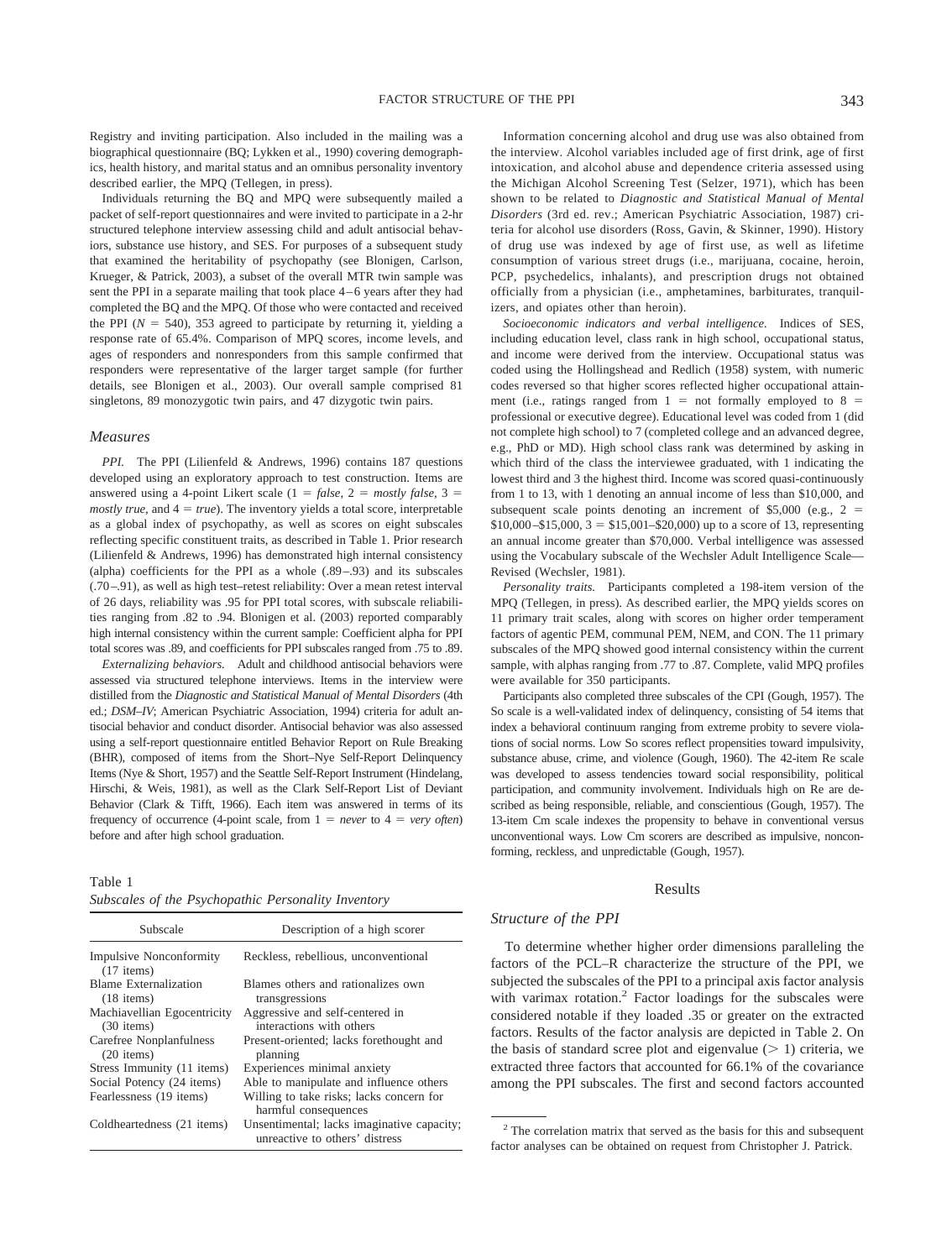| .344 |  |  |
|------|--|--|
|      |  |  |
|      |  |  |

Table 2

|                                | Three-factor<br>solution |        |        | Two-factor<br>solution |        | Two-factor<br>solution without<br>Coldheartedness |                  |
|--------------------------------|--------------------------|--------|--------|------------------------|--------|---------------------------------------------------|------------------|
| Subscale                       | A                        | B      | C      | A                      | B      | А                                                 | B                |
| <b>Impulsive Nonconformity</b> | .66                      | .23    | $-.12$ | .67                    | .16    | .65                                               | .23              |
| <b>Blame Externalization</b>   | .58                      | $-.22$ | $-.15$ | .57                    | $-.28$ | .59                                               | $-.23$           |
| Machiavellian Egocentricity    | .71                      | .04    | .09    | .70                    | .01    | .70                                               | .06              |
| Carefree Nonplanfulness        | .41                      | $-.19$ | .20    | .37                    | $-.15$ | .39                                               | $-.16$           |
| <b>Stress Immunity</b>         | $-.30$                   | .84    | .26    | $-.26$                 | .93    | $-.32$                                            | .81              |
| Social Potency                 | $-.03$                   | .60    | $-.11$ | .02                    | .52    | $-.04$                                            | .58              |
| Fearlessness                   | .35                      | .48    | .04    | .38                    | .45    | .34                                               | .50 <sub>1</sub> |
| Coldheartedness                | .00                      | .05    | .89    | $-.03$                 | .16    |                                                   |                  |

*Results of Principal Axis Factor Analyses of Psychopathic Personality Inventory Subscales*

*Note.* Factor loadings greater than .35 appear in boldface.

for similar proportions of the variance (27.7% and 23.2%), with the third factor accounting for a lesser portion (15.4%). The first factor was marked by four PPI subscales: Impulsive Nonconformity, Blame Externalization, Machiavellian Egocentricity, and Carefree Nonplanfulness. The second factor was marked by Stress Immunity, Social Potency, and Fearlessness. The third factor was highly circumscribed: Only Coldheartedness loaded appreciably on this factor.

Because the third factor was defined exclusively by the Coldheartedness subscale, we conducted a second analysis in which we constrained the structure to two factors (see Table 2). The resulting factors closely resembled the two dominant factors from the preceding analysis. The first factor was marked by Impulsive Nonconformity, Blame Externalization, Machiavellian Egocentricity, and Carefree Nonplanfulness; the second was marked by Stress Immunity, Social Potency, and Fearlessness. Coldheartedness did not load on either factor, indicating that it taps propensities distinct from the other PPI subscales.

This prompted us to perform a final factor analysis in which all PPI subscales were included except Coldheartedness. Two factors (eigenvalues  $> 1$ ) emerged from this analysis, accounting for 31.6% and 26.2% of the covariance among scales, respectively (57.8% total). Subscale loadings for these factors mirrored loadings for the two broad factors identified in prior analyses (see Table 2). To quantify relations between corresponding factors across the three analyses, factor scores were computed for each participant for each analysis. For both of the dominant PPI factors, correlations were extremely high across analyses (i.e.,  $> .97$  in all cases), indicating that the composition of each remained constant across the different solutions.

In summary, our structural analyses of the PPI consistently revealed two dominant factors that accounted for similar portions of the shared variance among subscales. One of these was marked by traits previously shown to be related to Factor 2 of the PCL–R: impulsiveness, unconventionality, aggression, and estrangement from others (Harpur et al., 1989; Verona et al., 2001). The other was marked by characteristics that have been linked to Factor 1 of the PCL–R: low trait anxiousness, social dominance, and fearless risk taking (Harpur et al., 1989; Patrick, 1994; Verona et al., 2001). Because of their trait-descriptive parallels with the PCL–R factors, we refer to these two PPI factors in subsequent sections of the article as PPI-II and PPI-I, respectively.

As a final point, the use of varimax rotation in the primary analyses forced the extracted factors to be independent of one another. An important question, considering the oblique nature of the two factors of the PCL–R (Hare, 1991), is whether the two main factors of the PPI would emerge as correlated if permitted to do so within the analysis. We evaluated this possibility by reconducting the final factor analysis described above (i.e., incorporating, all PPI subscales except Coldheartedness; see Table 2, rightmost column) using an oblique rotation method (i.e., promax rotation;  $\kappa = 4$ ) rather than varimax rotation. In promax rotation, factors are first rotated to an orthogonal structure but are permitted to correlate with one another (i.e., become oblique) in subsequent iterations if this improves overall model fit. Even with promax rotation, the two PPI factors still emerged as uncorrelated (*r* -.07). This result suggests that the two higher order factors of the PPI tap statistically independent facets of psychopathy, in contrast with the two interrelated factors of the PCL–R.

# *Construct Validity of PPI Higher Order Factors*

Further analyses were performed to evaluate the construct validity of the two broad factors extracted from the PPI subscales. Factor scores for the final two-factor solution incorporating all PPI scales except Coldheartedness were derived by standardizing (*z* scoring), and then averaging, scores for the PPI subscales that loaded preferentially on each factor. Relations between these PPI factor scores and various external criterion measures were examined using Pearson's *r* and regression analyses. We also performed separate analyses to assess relations between PPI Coldheartedness and criterion measures to better understand the construct assessed by this subscale. To adjust significance levels for the correlated nature of twin data (Liang & Zeger, 1986), we performed analyses using the PROC MIXED routine from the Statistical Analysis System (SAS; Version 8.1) software package. A conservative alpha level of  $p < .01$  was used to evaluate the significance of correlations and regression coefficients.

*Externalizing variables.* Table 3 displays the correlations between various indices of externalizing psychopathology (i.e., measures of child and adult antisocial behavior and substance abuse; cf. Krueger, 1999b; Krueger et al., 2002) and the higher order PPI factors. PPI-II showed significant correlations with all antisocial behavior variables, including child and adult symptoms of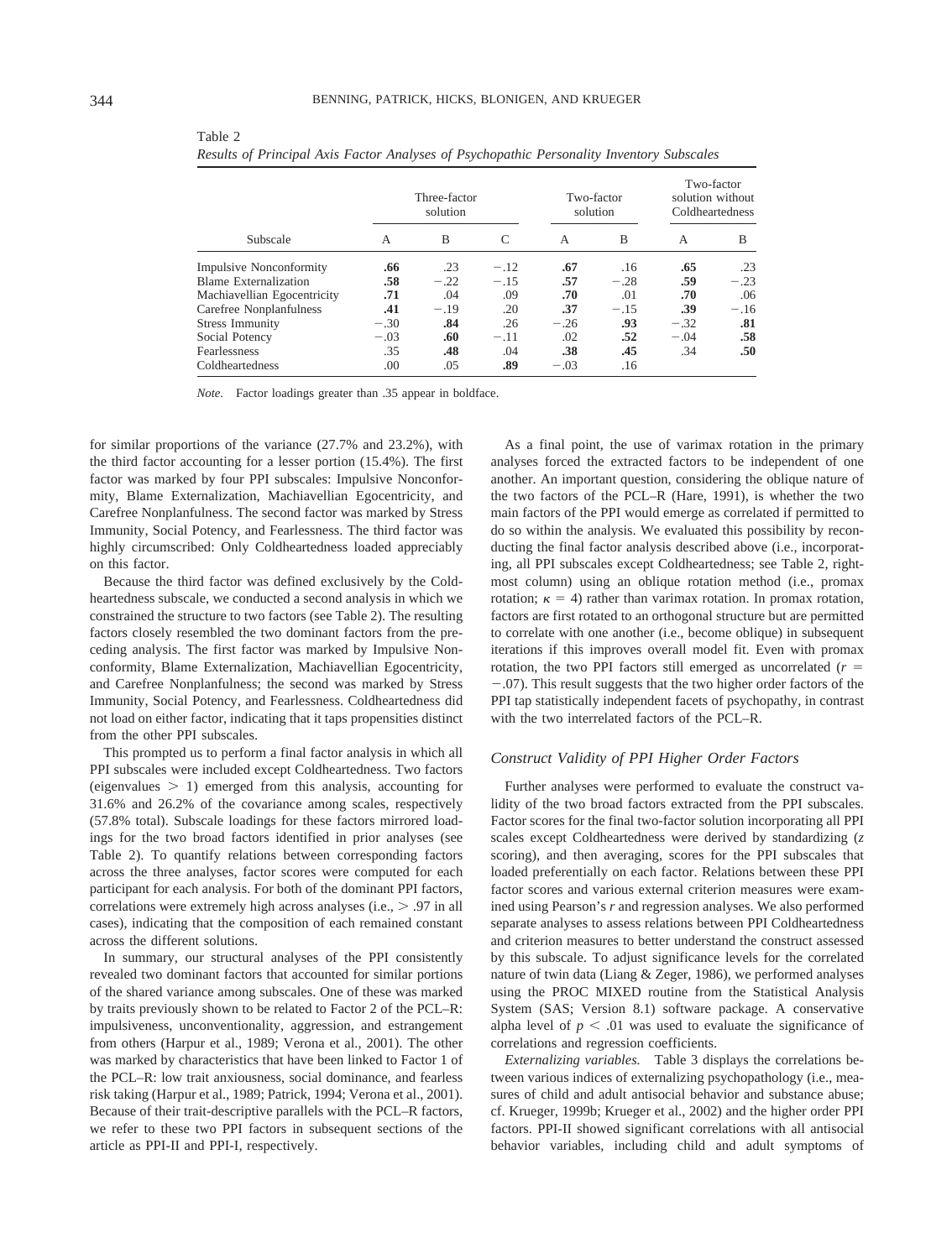Table 3 *Correlations Between Externalizing Variables and Psychopathic Personality Inventory (PPI) Factor Scores*

| M(SD)        | PPI-I  | PPI-II  |
|--------------|--------|---------|
|              |        |         |
| 1.36(0.24)   | $.15*$ | $.27*$  |
| 17.50 (2.84) | .07    | $.38*$  |
|              |        |         |
| 1.54(0.33)   | .02    | $.34*$  |
| 18.90 (3.72) | .02    | $28*$   |
| 25.20(3.67)  | .01    | $.18*$  |
| 15.70(2.67)  | $-.02$ | $-.17*$ |
| 16.30 (2.47) | $-.07$ | $-.10$  |
| 2.09(2.52)   | .06    | $20*$   |
| 17.00(2.66)  | $-.04$ | $-.14†$ |
|              |        |         |

*Note.* Data were available for between 207 (age of first drug use) and 353 (self-reports of child and adult antisocial behavior) participants. BHR Behavior Report on Rule Breaking.

 $\dagger p < .05.$   $\ast p < .01.$ 

*DSM–IV* antisocial personality disorder, as assessed by telephone interview, and antisocial behaviors both before and after age 18 years, as assessed by the BHR self-report inventory. In contrast, PPI-I was associated only with adult symptoms of antisocial personality disorder assessed via interview. With respect to substance use and abuse, PPI-II scores were positively correlated with symptoms of alcohol abuse and dependence, age at first drink, and drug use. PPI-I was not significantly associated with any of the substance use–abuse variables. The PPI Coldheartedness scale was not correlated significantly with any measure of externalizing behavior.

*Socioeconomic indicators and verbal intelligence.* Table 4 presents correlations between socioeconomic and verbal intelligence indicators and scores on PPI-I and PPI-II. Although the correlations were not large in absolute terms, clear divergence was evident in the relations of the two PPI factors with these measures: In all cases, the signs of the correlations for PPI-I and PPI-II were opposite. Therefore, we performed statistical tests of the difference between the correlations for the two PPI factors—that is, *t* tests for dependent correlations (Steiger, 1980)—to determine whether these divergences were reliable. These tests revealed significant divergences between the two PPI factors for education level, class rank, and income; in addition, the factors tended to diverge for

Table 4 *Correlations Between Socioeconomic and Intelligence Indices and Psychopathic Personality Inventory (PPI) Factor Scores*

| Variable               | M(SD)      | PPI-I            | PPI-II  |  |
|------------------------|------------|------------------|---------|--|
| <b>Education</b> level | 4.75(1.26) | .14 <sup>†</sup> | $-.18*$ |  |
| High school class rank | 2.39(0.67) | .14 <sup>†</sup> | $-24*$  |  |
| Occupational status    | 5.36(1.74) | .12              | $-.12$  |  |
| Income                 | 6.87(2.84) | .11              | $-.22*$ |  |
| WAIS-R Vocabulary      | 46.8(11.2) | .10              | $-.15+$ |  |

*Note.* There were 315 participants with data for years of education, educational level, income, and vocabulary. A total of 313 participants had high school class rank data, and 252 had data for occupational status.  $WAIS-R = Wechsler Adult Intelligence Scale—Revised.$  $\dagger p < .05.$  \*  $p < .01.$ 

verbal intelligence ( $p < .05$ ). Analyses for the PPI Coldheartedness scale revealed no significant relations with these criterion measures.

*Personality.* With regard to the subscales of the CPI, PPI-II, correlated  $-.52$  with So,  $-.42$  with Re, and  $-.42$  with Cm (all  $p<sub>5</sub> < 0.01$ ). In contrast, PPI-I correlated negligibly with these scales  $(r_s = .03, .08, \text{ and } .05, \text{ respectively; all } ps > .05)$ . Correlations for the PPI Coldheartedness subscale were as follows:  $So = -.10$ , *ns*;  $Re = -.16, p < .01;$  and  $Cm = -.25, p < .01$ .

Table 5 presents beta weights from regression analyses in which PPI factor scores were predicted using scores on the MPQ. Separate regression analyses were performed using MPQ primary trait scores and MPQ higher order factor scores as predictors. In each of these analyses, the relevant MPQ predictors were entered together as a set. Table 5 also lists simple correlations for each MPQ variable. In the regression analysis using MPQ primary trait scores, PPI-I was predicted uniquely by Social Potency  $(+)$ , Stress Reaction  $(-)$ , and Harm Avoidance  $(-)$ , with  $R = .70$ . In the analysis incorporating MPQ factor scores, PPI-I was predicted uniquely by agentic PEM  $(+)$ , NEM  $(-)$ , and CON  $(-)$ , with  $R =$ .54. In contrast, the MPQ primary trait predictors of PPI-II were Alienation and Aggression  $(+)$ , Control and Traditionalism  $(-)$ , Social Closeness (-), and Absorption (+), with  $R = .67$ . Using the higher order MPQ factors, PPI-II was predicted to a comparably robust degree by NEM  $(+)$  and CON  $(-)$ , with  $R = .58$ .

The following MPQ primary traits contributed uniquely to the prediction of PPI Coldheartedness scores  $(R = .54, p < .01)$ : Absorption,  $r = -.45$ ,  $\beta = -.38$ ,  $p < .01$ ; Stress Reaction,  $r =$  $-0.29, \beta = -0.28, p < 0.01$ ; and Aggression,  $r = 0.10, \beta = 0.20, p < 0.01$ ; .01. Coldheartedness was predicted less well by the MPQ higher order factors  $(R = .30)$ , with NEM and communal PEM contributing uniquely to the regression equation ( $rs = -.24$  and  $-.10$ ,  $\beta s$  $= -0.31$  and  $-.22$ , respectively,  $ps < .01$ ).

Table 5

*Correlations and Beta Weights for Regression of MPQ Scales on PPI Factors*

|                        |        | PPI-I  |        | PPI-II |
|------------------------|--------|--------|--------|--------|
| MPQ scale              | r      | β      | r      | β      |
| Primary trait          |        |        |        |        |
| Well-Being             | .39    | .05    | $-.20$ | $-.02$ |
| Social Potency         | .49    | .34    | .08    | .13    |
| Achievement            | .21    | .07    | $-.16$ | $-.10$ |
| Social Closeness       | .29    | .08    | $-.18$ | $-.15$ |
| <b>Stress Reaction</b> | $-.41$ | $-.42$ | .27    | $-.08$ |
| Alienation             | $-.15$ | .10    | .49    | .31    |
| Aggression             | .01    | .08    | .42    | .16    |
| Control                | $-.01$ | $-.03$ | $-.46$ | $-.29$ |
| Harm Avoidance         | $-.31$ | $-.21$ | $-.13$ | $-.03$ |
| Traditionalism         | .04    | .05    | $-.22$ | $-.13$ |
| Absorption             | .06    | .07    | .22    | .13    |
| Higher order factor    |        |        |        |        |
| Agentic PEM            | .43    | .35    | $-.14$ | $-.05$ |
| Communal PEM           | .47    | .22    | $-.15$ | .03    |
| <b>NEM</b>             | $-.21$ | $-.09$ | .45    | .49    |
| <b>CON</b>             | $-.15$ | $-.22$ | $-.40$ | $-.42$ |
|                        |        |        |        |        |

*Note.* Boldface denotes  $p < .01$ . MPQ = Multidimensional Personality Questionnaire; PPI = Psychopathic Personality Inventory; PEM = Positive Emotionality;  $NEM = Negative Emotionality$ ;  $CON = Constraint$ .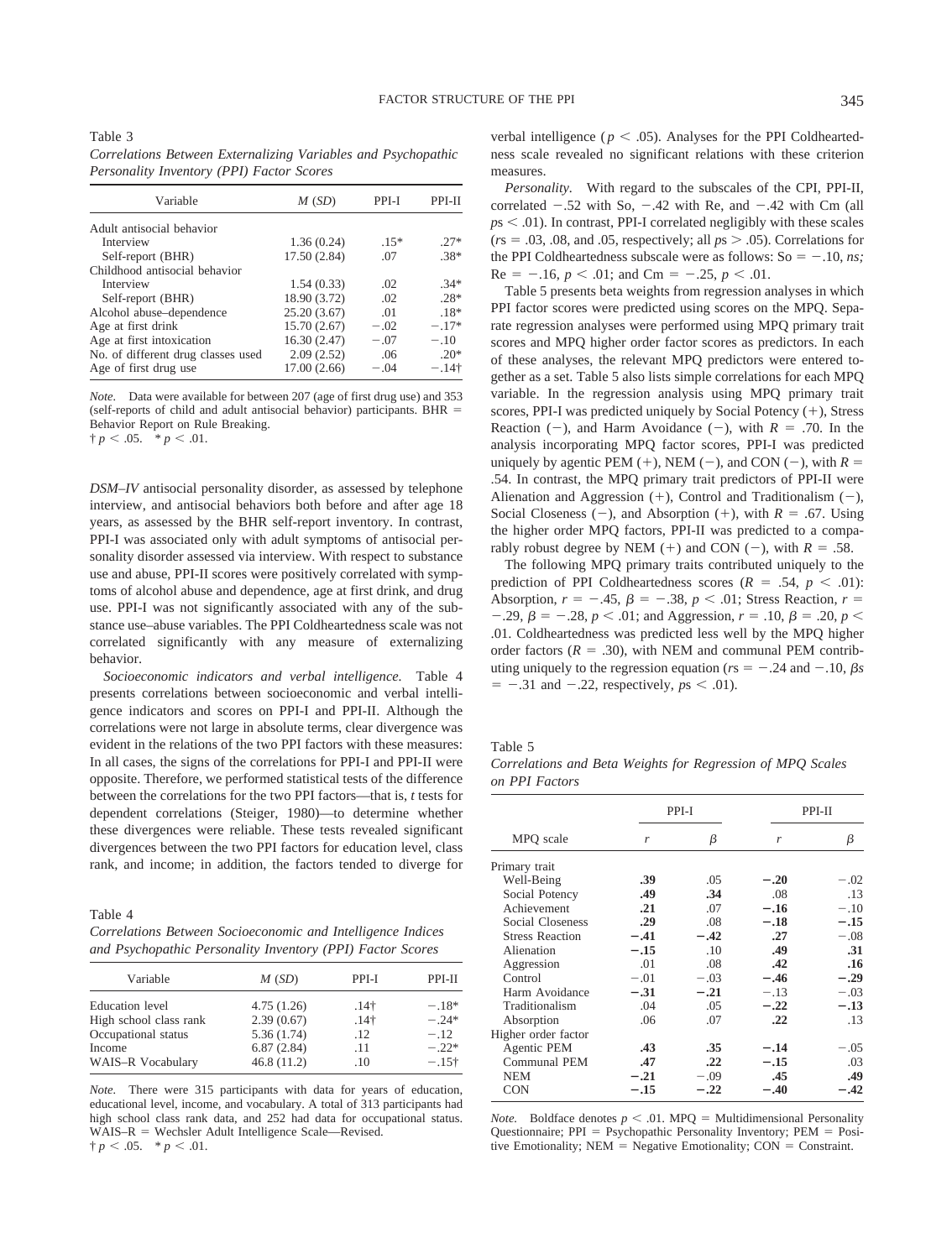#### Discussion

Consistent with a priori prediction, a factor analysis of the PPI (Lilienfeld & Andrews, 1996) revealed two dominant factors, one marked by subscales reflecting imperturbability, social dominance, and venturesomeness (PPI-I), and the other by subscales reflecting unconventional attitudes, poor planning, aggressiveness, and estrangement from others (PPI-II). The two factors were uncorrelated, implying that they capture fundamentally separate dispositional dimensions. Analyses of criterion variable relations revealed that PPI-II was associated with a range of externalizing behaviors, including alcohol and drug abuse as well as child and adult antisocial behavior, whereas PPI-I was related only to adult antisocial behavior. PPI-I and PPI-II also showed opposing relations with demographic and ability measures. Scores on PPI-I correlated positively with indices of SES, education, and intelligence, whereas scores on PPI-II correlated negatively with these variables. These divergences may help to explain why null relations have been reported between global indices of psychopathy and demographic variables (cf. Harpur et al., 1989).

Within the domain of normal personality, as indexed by the MPQ, PPI-II was related negatively to trait scales reflecting CON (control, harm avoidance, and traditionalism) and positively with all facets of NEM (i.e., Stress Reaction, Alienation, and Aggression). In contrast, PPI-I showed its strongest relation with trait markers of agentic PEM (i.e., Social Potency, Well-Being, and, to a lesser extent, Achievement), and it was negatively related to NEM, particularly its Stress Reaction facet. PPI-I also showed an inverse relation with one distinct facet of CON—Harm Avoidance. The strength of the relations between personality traits indexed by the MPQ and the two facets of the PPI was illustrated by regression analyses in which the former were used to predict each of the latter. The multiple correlations ( $R \geq .67$  in each case) for these inventories administered between 4 and 6 years apart were within the range of test–retest reliabilities reported for the MPQ trait scales over a time span of approximately 8 years (McGue, Bacon, & Lykken, 1993; Roberts, Caspi, & Moffitt, 2001).

#### *Parallels Between PPI and PCL–R Factors*

The external correlates of the two PPI factors paralleled associations reported for the two factors of Hare's (1991) PCL–R, which index the emotional–interpersonal and antisocial deviance features of psychopathy as conceptualized by Cleckley (1976) indicating that the PPI may be useful for assessing these distinct facets of psychopathy via self-report. Both PPI-I and Factor 1 of the PCL–R show negligible relations with alcohol and drug abuse indicators (Reardon et al., 2002; Smith & Newman, 1990), low correlations with indices of child and adult antisocial behavior (Hare, 1991; Verona et al., 2001), and positive associations with verbal ability and SES (Harpur et al., 1989; Patrick et al., 1997). In terms of personality as indexed by the MPQ, PPI-I reflected an intriguing configuration of traits. Regression analysis revealed three MPQ trait scales contributing to the prediction of scores on this factor of the PPI: Stress Reaction  $(-)$ , Social Potency  $(+)$ , and Harm Avoidance  $(-)$ . This pattern mirrors the personality correlates of PCL–R Factor 1 (Hare, 1991; Harpur et al., 1989; Verona et al., 2001) and the personality profile of the stable subtype of PCL–R psychopathic individuals identified via model-based cluster analysis (Hicks, Markon, Patrick, Krueger, & Newman, 2003).

Persons of this type would be described as unreactive in anxietyprovoking situations, persuasive and socially dominant, and willing to engage in risky activities while lacking normal anticipatory fear in risky or dangerous circumstances. This trait configuration, in turn, fits well with Lykken's (1957, 1995) conceptualization of the "primary psychopath."

Conversely, the antisocial deviance factor of the PCL–R (Factor 2)—like PPI-II—is related positively and selectively to indices of antisocial behavior (Hare, 1991; Harpur et al., 1989; Verona et al., 2001), substance abuse (Reardon et al., 2002; Smith & Newman, 1990), impulsiveness (Hare, 1991; Patrick, 1994), and NEM (Frick et al., 1999; Harpur et al., 1989; Patrick, 1994; Verona et al., 2001) and negatively with measures of verbal intelligence and SES (Harpur et al., 1989; Patrick et al., 1997) and CON (Patrick, 1995; Verona et al., 2001). These behavioral and personality correlates suggest a link between PPI-II and the externalizing factor of psychopathology—one of two broad factors that emerge from structural analyses of *DSM–IV* mental disorders (the other being internalizing: Krueger, 1999b; Vollebergh et al., 2001). The externalizing factor represents the systematic covariance among symptoms of child conduct disorder, adult antisocial behavior, alcohol dependence, and drug dependence. The MPQ correlates of this psychopathology factor (low CON and high NEM; Krueger, 1999a) mirror those of PCL–R Factor 2 and PPI-II, and a recent structural analysis of data from a male offender sample provides direct evidence of a selective association between externalizing and Factor 2 of the PCL–R. The possibility that PPI-II indexes this broad externalizing factor is important because there is a growing body of literature on the genetic basis and neurobiological correlates of externalizing (e.g., Iacono, Carlson, Taylor, Elkins, & McGue, 1999; Krueger et al., 2002; see below).

However, some aspects of our results departed from expectation. One is that the Machiavellian Egocentricity scale of the PPI emerged as a marker of PPI-II rather than PPI-I, whereas the PCL–R item "grandiose sense of self-worth" loads uniquely on Factor 1 of the PCL–R rather than Factor 2. Furthermore, the trait construct of Machiavellianism (Christie & Geis, 1970) correlates preferentially with PCL–R Factor 1 (Hare, 1991). It could be that the PPI Machiavellian Egocentricity scale reflects something different than what its names denotes. Prior research indicates that this scale is positively related to both impulsiveness and NEM (aggression, in particular; Lilienfeld & Andrews, 1996), and correlational results in the current study were consistent with this: Machiavellian Egocentricity was related most strongly to Aggression ( $r = .49$ ), followed by Control ( $r = -.33$ ), Alienation ( $r =$ .30), Traditionalism  $(r = -.22)$ , Stress Reaction  $(r = .20)$ , and Social Potency  $(r = .20)$ , all  $ps < .01$ . The implication is that Machiavellian Egocentricity reflects hostility and disinhibition to a substantial degree—traits that relate preferentially to PCL–R Factor 2. In contrast, Poythress et al. (1998) reported significant correlations between the PPI Machiavellian Egocentricity scale and both factors of the PCL–R in a sample of juvenile offenders  $(N = 50)$  administered both instruments. This raises the possibility that PPI-II taps some part of the affective–interpersonal facet of psychopathy in addition to tapping the antisocial deviance component.

Another PPI subscale that loaded differently than its name would imply was Blame Externalization, which emerged as a marker of PPI-II. In contrast, the PCL–R item "failure to accept responsibility" loads on PCL–R Factor 1. However, the strongest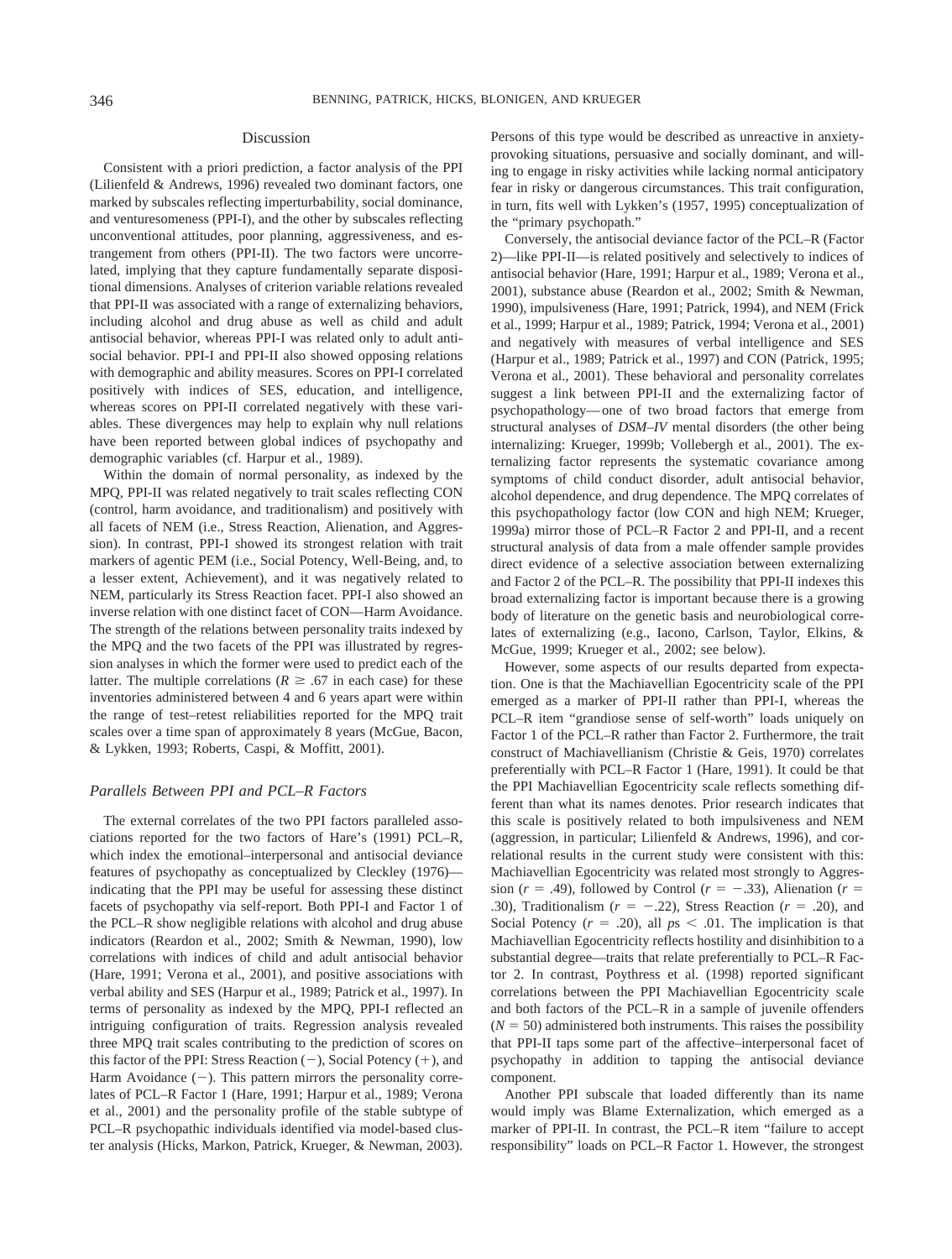MPQ correlate of PPI Blame Externalization was Alienation (*r* .70), followed by Stress Reaction ( $r = .39$ ) and Aggression ( $r = .39$ ) .34). Considering that these NEM-related traits relate preferentially to Factor 2 of the PCL–R (Verona et al., 2001), it makes sense that PPI Blame Externalization emerged as an indicator of social deviance proneness. In line with this, Poythress et al. (1998) found that this PPI subscale was correlated more highly with Factor 2 of the PCL–R than Factor 1 (.16 vs. .05), although neither correlation achieved significance within their modest sample.

### *Coldheartedness*

The Coldheartedness scale did not load on either PPI factor. Instead, it defined a separate factor. This seems puzzling insofar as impaired empathy is considered a central feature of psychopathy and is represented in Factor 1 of the PCL–R by Item 7, "callous/ lack of empathy." However, consideration of the item content and personality correlates of PPI Coldheartedness help to explain this lack of association. In contrast with other PPI subscales, all items of the Coldheartedness scale except one are reverse keyed. Sample items include, "I often hold onto old objects or letters just for their sentimental value," "I am so moved by certain experiences (e.g., watching a beautiful sunset, listening to a favorite piece of music) that I feel emotions that are beyond words," and "It bothers me greatly when I see someone crying."3 Thus, the item content appears to reflect sentimentality, imaginativeness, and emotional reactivity more so than callousness or cruelty—with high scores reflecting lesser tendencies of this kind as a function of the reverse item keying. Consistent with this characterization, the strongest personality marker of Coldheartedness was MPQ Absorption (*r* -.47), which indexes a propensity for sensory and imaginative engagement, followed by MPQ Stress Reaction  $(r = -.28)$ .

The Absorption scale of the MPQ indexes a trait construct that is distinct from the other MPQ primary scales. It does not load selectively on any of the MPQ higher order factors, and in joint factor analyses of the MPQ trait scales and markers of the FFM personality dimensions (e.g., Church, 1994), it loads with Openness on a unique factor. Empirically, Absorption is correlated with variables such as vividness of synesthetic experiences (Rader & Tellegen, 1987), hypnotic suggestibility (Tellegen & Atkinson, 1974), and memory distortion (Platt, Lacey, Iobst, & Finkelman, 1998). None of these variables is obviously related to psychopathy, and Absorption has not emerged as a significant correlate of overall scores on the PCL–R or its factors (Patrick, 1995; Verona et al., 2001). Thus, it appears that the PPI Coldheartedness scale indexes propensities that are separate from the other subscales of the PPI and perhaps unrelated to psychopathy.

# *Trait Anxiety and the Two Facets of Psychopathy*

Another point of interest in the current data is the diverging relations found between the two PPI factors and trait anxiety as indexed by the MPQ Stress Reaction scale. This mirrors findings for the two PCL–R factors: Factor 1 shows negative relations with indices of trait anxiety, whereas Factor 2 shows positive relations (Frick et al., 1999; Harpur et al., 1989; Verona et al., 2001). However, regression analyses using the MPQ trait scales to predict scores on PPI-I and PPI-II revealed an asymmetry in the role of trait anxiety in predicting scores on the two PPI factors: Whereas Stress Reaction contributed independently to the prediction of PPI-I when entered with all other MPQ trait scales, this was not true for PPI-II. Hence, it appears that low trait anxiousness is a central component of PPI-I, whereas the relation of PPI-II to Stress Reaction is ancillary to its association with other facets of NEM (i.e., heightened Aggression and Alienation). This accords with the idea that there exist subtypes of psychopathic individuals who differ in levels of trait anxiousness (Hicks et al., 2003; Schmitt & Newman, 1999) and that enhanced stress reactivity can arise as a consequence of chronic externalizing behavior (Lykken, 1995; Tellegen, in press).

In the case of the PCL–R, opposing relations with trait anxiety are most reliable when partial correlations are used to assess relations for each PCL–R factor after controlling for the influence of the other (Patrick, 1994; Verona et al., 2001). The tendency for variance in one factor to obscure associations for the other has been described as a "cooperative suppressor effect" (Frick et al., 1999). In contrast to the PCL–R factors, which are correlated around .5 (Hare, 1991), the two PPI factors emerged as orthogonal. As a function of this, cooperative suppressor effects were not evident in the current data (i.e., robust opposing relations with MPQ Stress Reaction were evident for the two PPI factors in simple correlational analyses).

The fact that the two factors of the PPI are orthogonal whereas the two PCL–R factors are correlated has interesting implications in the assessment of psychopathy. Patrick (2001, in press) has theorized that separate etiologic processes underlie the affective– interpersonal and antisocial deviance facets of psychopathy as indexed by the PCL–R—the former entailing a core deficiency in emotional response, evidenced by reduced reflex priming under conditions of threat, and the latter involving impairments in higher cognitive (executive) functioning. From this perspective, it is the correlated nature of the two PCL–R factors that warrants explanation. One possibility is that the overlap between the factors is specific to the offender samples in which the PCL–R is normally used (i.e., victimization of others through crime is the characteristic way in which both underlying processes are expressed, leading to an association between overt phenotypic indicators). Arguing against this hypothesis are studies using the screening version of the PCL–R, which indicate that its two factors are highly correlated even in nonincarcerated samples (e.g., Forth, Brown, Hart, & Hare, 1996). Another possibility is that the PCL–R relies on overlapping information about criminal behaviors and affiliated attitudes in scoring items, leading to shared (method) variance between the factors.

In contrast with the PCL–R, the PPI is a personality-based inventory that relies on a broad range of content to draw inferences about psychopathic tendencies in nonprisoners. The presence of two orthogonal factors in this instrument is consistent with the idea of separate etiologic processes underlying the emotional– interpersonal and antisocial behavior facets of psychopathy and offers a potential means of investigating these processes separately within the general population. Alternatively, psychopathy could represent an emergenic disorder arising from the combination of these two ordinarily unrelated personality dispositions (cf. Grove & Tellegen, 1991; Lykken, Bouchard, McGue, & Tellegen, 1992).

<sup>&</sup>lt;sup>3</sup> Items from the Protocol for the Psychopathic Personality Inventory (PPI), by Scott O. Lilienfeld. Copyright 1992 by Scott O. Lilienfeld. Reprinted with permission.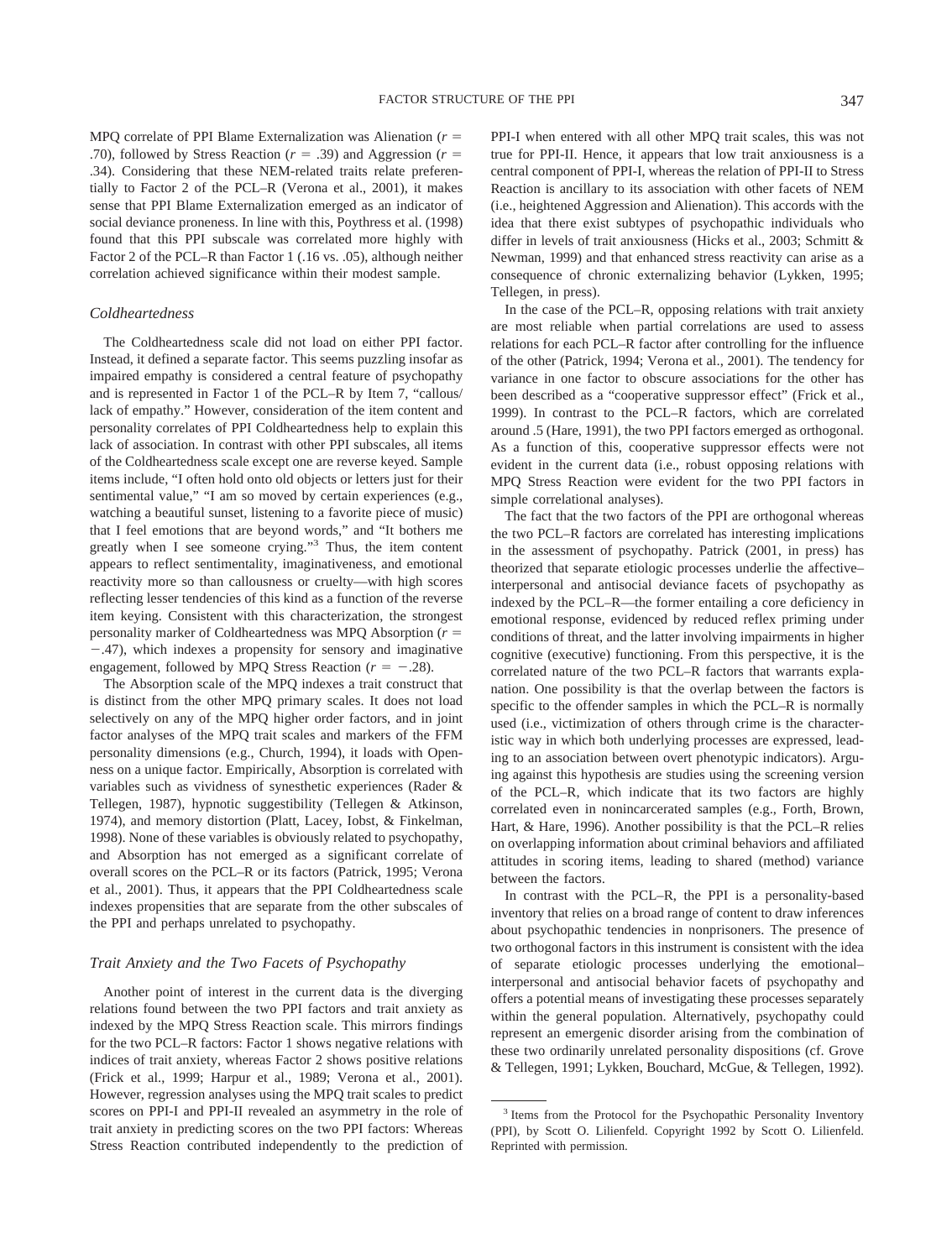In this case, total scores on the PPI would remain a valid indicator of overall psychopathy, with scores on each factor of the PPI indexing necessary but not sufficient components of the disorder.

#### *Limitations and Future Directions*

Some limitations of the current study should be acknowledged. Our sample included only men, which precludes generalization of the findings to women. The use of a male sample was justified in an initial study of this kind because most studies of the correlates of the PCL–R and its factors are based on research with male participants (but see Vitale & Newman, 2001). Nevertheless, it is important that our findings, especially the reported relations of PPI factor scores with criterion variables, be replicated in female samples to confirm their replicability across genders. Another limitation is that scores on the PCL–R were not available in our sample. In future research, it will be important to administer the PPI in a sample in which PCL–R data are also available along with demographic, diagnostic, and personality information to directly examine relations between the two psychopathy inventories. However, that fact that we found parallel relations between the PPI factors and several criterion variables that have been used previously to validate the factors of the PCL–R (Harpur et al., 1989; Patrick, 1994, 1995; Patrick et al., 1997; cf. Poythress et al., 1998) is suggestive of convergence between the two instruments.

A further point is that our analyses focused on the two-factor conceptualization of the PCL–R. An alternative three-factor model has recently been proposed that parses Factor 1 into separate interpersonal and affective components and narrows the scope of the antisocial deviance factor (Cooke & Michie, 2001), which has strongly influenced the assessment of psychopathy in childhood (Frick & Hare, 2001). Although the discriminant validity of these alternative factor scores remains to be investigated, an examination of relations between the two PPI factors and the PCL–R facet scores associated with this model would no doubt be informative.

The availability of a self-report inventory that independently taps distinct components of psychopathy featured in Cleckley's (1976) conceptualization and operationalized in Hare's (1991) PCL–R presents interesting opportunities for future research. The current findings provide a foundation for exploring correlates and processes associated with these distinct facets of psychopathy in community samples. Using the PPI as a screening device, large participant samples can be assessed in an efficient manner. This provides a basis for studying the phenomenon of successful psychopathic individuals, who are likely to be passed over in studies that screen participants on the basis of antisocial tendencies. The ability to independently assess the two factors of psychopathy with the PPI may also allow for investigations of the moderating effects of one factor on the other. For example, although high scores on PPI-I are associated with higher intelligence and achievement, it might be expected that concomitant high scores on PPI-II would weaken this association. Similarly, a high score on PPI-I may act to moderate the negative relation between PPI-II and SES.

As noted earlier, the uncorrelated nature of the two factors of the PPI coincides with the notion that distinct neurobiological processes may underlie the emotional–interpersonal and antisocial deviance facets of psychopathy (Frick et al., 1999; Patrick, 2001, in press). The current findings suggest that the PPI offers a means of assessing these distinct facets of psychopathy and examining neurobehavioral correlates of each in isolation from the other. The

PPI should also be of utility in exploring the genetic basis of the two facets of psychopathy through community twin studies. For example, one key question is whether psychopathy, in particular its core affective–interpersonal component, is characterized by a configural (emergenic; Lykken et al., 1992) pattern of inheritance as opposed to an additive genetic pattern (cf. Krueger et al., 2002).

Finally, our findings indicate that much of the variance in the PPI factors can be captured with an omnibus personality inventory, such as the MPQ. Scores on each of the PPI factors were predicted at levels approximating the test–retest reliabilities of the MPQ subscales over a comparable retest interval (McGue et al., 1993; Roberts et al., 2001). The implication is that psychopathy and its facets can be reconceptualized effectively in normal personality terms (cf. Widiger & Lynam, 1998) and that scores on the PPI factors can be estimated from omnibus personality measures using a regression strategy. Additional research is needed to determine whether other broadband personality inventories such as the NEO Personality Inventory—Revised (Costa & McCrae, 1989) or the Temperament Character Inventory (Cloninger & Svrakic, 1994) would prove effective in predicting PPI factor scores. Research of this kind would open up extensive opportunities for investigating the nature and etiologic basis of psychopathy in large existing datasets.

#### References

- American Psychiatric Association. (1987). *Diagnostic and statistical manual of mental disorders* (3rd ed., rev.). Washington, DC: Author.
- American Psychiatric Association. (1994). *Diagnostic and statistical manual of mental disorders* (4th ed.). Washington, DC: Author.
- Blonigen, D. M., Carlson, S. R., Krueger, R. F., & Patrick, C. J. (2003). A twin study of self-reported psychopathic personality traits. *Personality and Individual Differences, 35,* 179–197.
- Buss, A. H., & Plomin, R. (1984). *Temperament: Early developing personality traits.* Mahwah, NJ: Erlbaum.
- Butcher, J. N., Dahlstrom, W. G., Graham, J. R., Tellegen, A., & Kaemmer, B. (1989). *Minnesota Multiphasic Personality Inventory—2 (MMPI–2): Manual for administration and scoring.* Minneapolis, MN: University of Minnesota Press.
- Christie, R., & Geis, F. (1970). *Studies in Machiavellianism.* New York: Academic Press.
- Church, A. T. (1994). Relating the Tellegen and five-factor models of personality structure. *Journal of Personality and Social Psychology, 67,* 898–909.
- Clark, J. P., & Tifft, L. L. (1966). Polygraph and interview validation of self-reported deviant behavior. *American Sociological Review, 31,* 516– 523.
- Cleckley, H. M. (1976). *The mask of sanity* (5th ed.). St. Louis, MO: Mosby.
- Cloninger, C. R., & Svrakic, D. M. (1994). Differentiating normal and deviant personality by the seven-factor personality model. In S. Strack & M. Lorr (Eds.), *Differentiating normal and abnormal personality* (pp. 40–64). New York: Springer.
- Cooke, D. J., & Michie, C. (2001). Refining the construct of psychopathy: Towards a hierarchical model. *Psychological Assessment, 13,* 171–188.
- Costa, P. T., & McCrae, R. R. (1989). *NEO Personality Inventory— Revised.* Port Huron, MI: Sigma Assessment Systems.
- Eysenck, H. J. (1990). Biological dimensions of personality. In L. A. Pervin (Ed.), *Handbook of personality: Theory and research* (pp. 244– 276). New York: Guilford Press.
- Forth, A. E., Brown, S. E., Hart, S. D., & Hare, R. D. (1996). The assessment of psychopathy in male and female noncriminals: Reliability and validity. *Personality and Individual Differences, 20,* 531–543.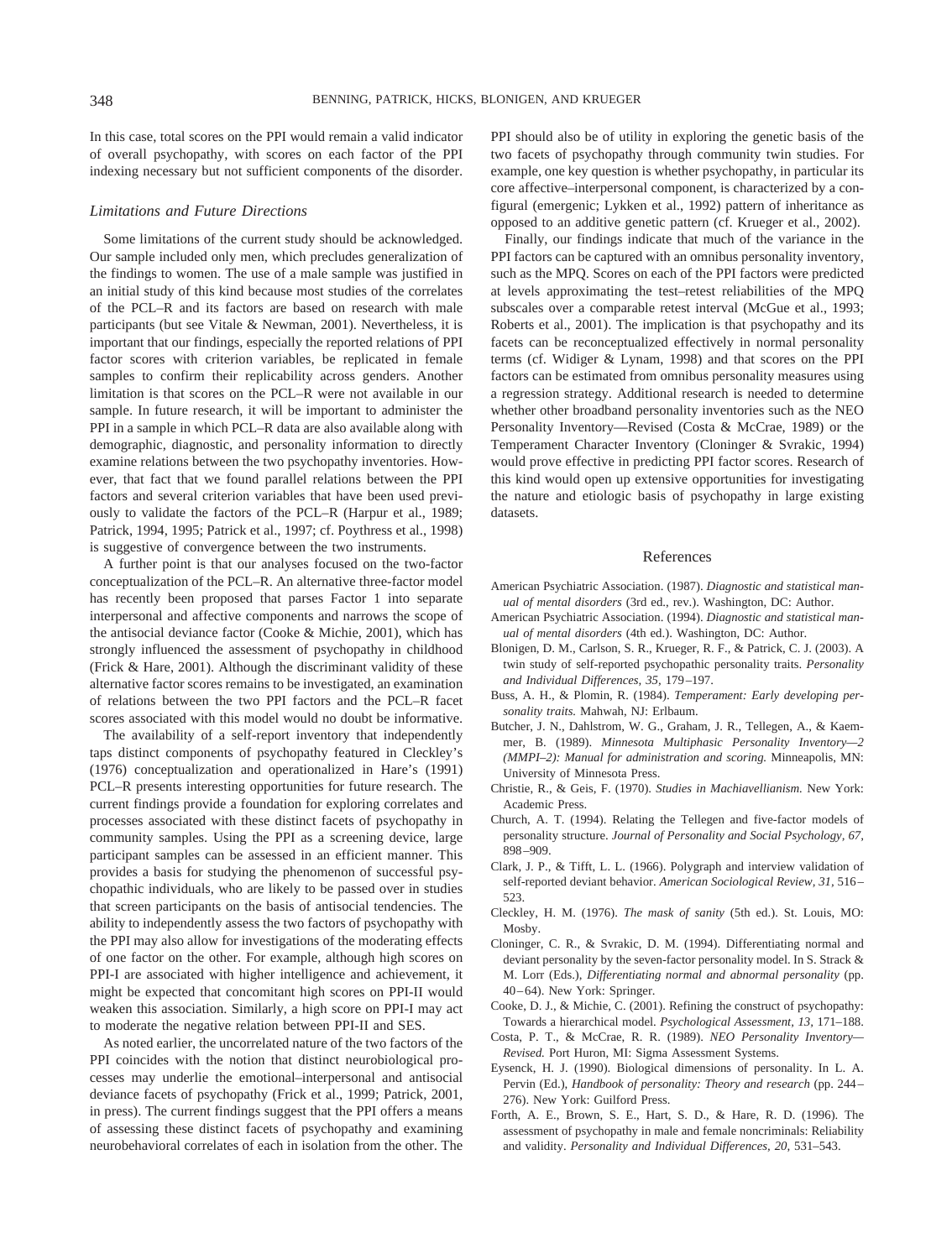- Frick, P. J., & Hare, R. D. (2001). *Antisocial Processes Screening Device: A screening tool for detecting psychopathic or antisocial traits in children.* Toronto, Ontario, Canada: Multi-Health Systems.
- Frick, P. J., Lilienfeld, S. O., Ellis, M., Loney, B., & Silverthorn, P. (1999). The association between anxiety and psychopathy dimensions in children. *Journal of Abnormal Child Psychology, 27,* 383–392.
- Gough, H. G. (1957). *Manual for the California Psychological Inventory.* Palo Alto, CA: Consulting Psychologists Press.
- Gough, H. G. (1960). Theory and measurement of socialization. *Journal of Consulting and Clinical Psychology, 24,* 23–30.
- Grove, W. M., & Tellegen, A. (1991). Problems in the classification of personality disorders. *Journal of Personality Disorders, 5,* 31–41.
- Hare, R. D. (1991). *The Hare Psychopathy Checklist—Revised.* Toronto, Ontario, Canada: Multi-Health Systems.
- Hare, R. D. (1993). *Without conscience: The disturbing world of the psychopaths among us.* New York: Simon & Schuster.
- Hare, R. D., Harpur, T. J., Hakstian, A. R., Forth, A. E., Hart, S. D., & Newman, J. P. (1990). The revised Psychopathy Checklist: Reliability and factor structure. *Psychological Assessment, 2,* 338–341.
- Harpur, T. J., Hare, R. D., & Hakstian, A. R. (1989). Two-factor conceptualization of psychopathy: Construct validity and assessment implications. *Psychological Assessment, 1,* 6–17.
- Hart, S. D., Cox, D. N., & Hare, R. D. (1995). *The Hare Psychopathy Checklist: Screening Version.* Toronto, Ontario, Canada: Multi-Health Systems.
- Hart, S. D., & Hare, R. D. (1989). Discriminant validity of the Psychopathy Checklist in a forensic psychiatric population. *Journal of Consulting and Clinical Psychology, 53,* 211–218.
- Hathaway, S., & McKinley, J. (1942). *The Minnesota Multiphasic Personality Inventory.* Minneapolis, MN: University of Minnesota Press.
- Hicks, B. M., Markon, K. E., Patrick, C. J., Krueger, R. F., & Newman, J. P. (2003). *Identifying psychopathy subtypes based on personality structure.* Manuscript submitted for publication.
- Hindelang, M. J., Hirschi, T., & Weis, J. G. (1981). *Measuring delinquency.* Beverly Hills, CA: Sage.
- Hollingshead, A. B., & Redlich, F. C. (1958). *Social class and mental illness: A community study.* New York: Wiley
- Iacono, W. G., Carlson, S. R., Taylor, J., Elkins, I. J., & McGue, M. (1999). Behavioral disinhibition and the development of substance use disorders: Findings from the Minnesota Twin Family Study. *Development and Psychopathology, 11,* 869–900.
- Ishikawa, S. S., Raine, A., Lencz, T., Bihrle, S., & LaCasse, L. (2001). Increased height and bulk in antisocial personality disorder and its subtypes. *Psychiatry Research, 105,* 211–219.
- Krueger, R. F. (1999a). Personality traits in late adolescence predict mental disorders in early adulthood: A prospective-epidemiological study. *Journal of Personality, 67,* 39–65.
- Krueger, R. F. (1999b). The structure of common mental disorders. *Archives of General Psychiatry, 56,* 921–926.
- Krueger, R. F., Hicks, B. M., Patrick, C. J., Carlson, S. R., Iacono, W. G., & McGue, M. (2002). Etiologic connections among substance dependence, antisocial behavior, and personality: Modeling the externalizing spectrum. *Journal of Abnormal Psychology, 111,* 411–424.
- Levenson, M. R., Kiehl, K. A., & Fitzpatrick, C. M. (1995). Assessing psychopathic attributes in a noninstitutional population. *Journal of Personality and Social Psychology, 68,* 151–158.
- Liang, K.-Y., & Zeger, S. L. (1986). Longitudinal data analysis using generalized linear models. *Biometrika, 73,* 13–22.
- Lilienfeld, S. O., & Andrews, B. P. (1996). Development and preliminary validation of a self-report measure of psychopathic personality traits in noncriminal populations. *Journal of Personality Assessment, 66,* 488– 524.
- Lykken, D. T. (1957). A study of anxiety in the sociopathic personality. *Journal of Abnormal and Social Psychology, 55,* 6–10.
- Lykken, D. T. (1995). *The antisocial personalities.* Mahwah, NJ: Erlbaum.
- Lykken, D. T., Bouchard, T. J., Jr., McGue, M., & Tellegen, A. (1990). The Minnesota Twin Family Registry: Some initial findings. *Acta Geneticae Medicae et Gemellologicae, 39,* 35–70.
- Lykken, D. T., Bouchard, T. J., Jr., McGue, M., & Tellegen, A. (1992). Emergenesis: Genetic traits that may not fun in families. *American Psychologist, 47,* 1565–1577.
- Lynam, D. R., Whiteside, S., & Jones, S. (1999). Self-reported psychopathy: A validation study. *Journal of Personality Assessment, 73,* 110– 132.
- McCord, W., & McCord, J. (1964). *The psychopath: An essay on the criminal mind.* Princeton, NJ: Van Nostrand.
- McGue, M., Bacon, S., & Lykken, D. T. (1993). Personality stability and change in early adulthood: A behavioral genetic analysis. *Developmental Psychology, 29,* 96–109.
- Miller, J. D., Lynam, D. R., Widiger, T., & Leukefeld, C. (2001). Personality disorders as extreme variants of common personality dimensions: Can the five factor model adequately represent psychopathy? *Journal of Personality, 69,* 253–276.
- Nye, F. I., & Short, J. F., Jr. (1957). Scaling delinquent behavior. *American Sociological Review, 22,* 326–331.
- Patrick, C. J. (1994). Emotion and psychopathy: Startling new insights. *Psychophysiology, 31,* 319–330.
- Patrick, C. J. (1995, Fall). Emotion and temperament in psychopathy. *Clinical Science,* 5–8.
- Patrick, C. J. (2001). Emotional processes in psychopathy. In A. Raine & J. Sanmartin (Eds.), *Violence and psychopathy* (pp. 57–77). New York: Kluwer Academic.
- Patrick, C. J. (in press). Getting to the heart of psychopathy. In J. C. Yuille, H. Herves, & T. Howell (Eds.), *R. D. Hare Festschrift Volume.* New York: Academic Press.
- Patrick, C. J., Hicks, B. M., Krueger, R. F., & Lang, A. R. (2003). *Externalizing psychopathology in a criminal offender sample: Structure and links to psychopathy.* Manuscript submitted for publication.
- Patrick, C. J., Zempolich, K. A., & Levenston, G. K. (1997). Emotionality and violence in psychopaths: A biosocial analysis. In A. Raine, D. Farrington, P. Brennan, & S. A. Mednick (Eds.), *The biosocial bases of violence* (pp. 145–161). New York: Plenum.
- Platt, R. D., Lacey, S. C., Iobst, A. D., & Finkelman, D. (1998). Absorption, dissociation, and fantasy-proneness as predictors of memory distortion of autobiographical and laboratory-generated memories. *Applied Cognitive Psychology, 12,* S77–S89.
- Poythress, N. G., Edens, J. F., & Lilienfeld, S. O. (1998). Criterion-related validity of the Psychopathic Personality Inventory in a prison sample. *Psychological Assessment, 10,* 426–430.
- Rader, C. M., & Tellegen, A. (1987). An investigation of synesthesia. *Journal of Personality and Social Psychology, 52,* 981–987.
- Reardon, M. L., Lang, A. R., & Patrick, C. J. (2002). Antisociality and alcohol problems: An evaluation of subtypes, drinking motives, and family history in incarcerated men. *Alcoholism: Clinical and Experimental Research, 26,* 1188–1197.
- Roberts, B. W., Caspi, A., & Moffitt, T. E., (2001). The kids are alright: Growth and stability of personality development from adolescence to adulthood. *Journal of Personality and Social Psychology, 81,* 670–683.
- Ross, H. E., Gavin, D. R., & Skinner, H. A. (1990). Diagnostic validity of the MAST and the Alcohol Dependence Scale in the assessment of DSM–III alcohol disorders. *Journal of Studies on Alcohol, 51,* 506–513.
- Schmitt, W. A., & Newman, J. P. (1999). Are all psychopathic individuals low-anxious? *Journal of Abnormal Psychology, 108,* 353–358.
- Selzer, M. L. (1971). The Michigan Alcoholism Screening Test: The quest for a new diagnostic instrument. *American Journal of Psychiatry, 127,* 1653–1658.
- Smith, S. S., & Newman, J. P. (1990). Alcohol and drug abuse in psychopathic and nonpsychopathic criminal offenders. *Journal of Abnormal Psychology, 99,* 430–439.